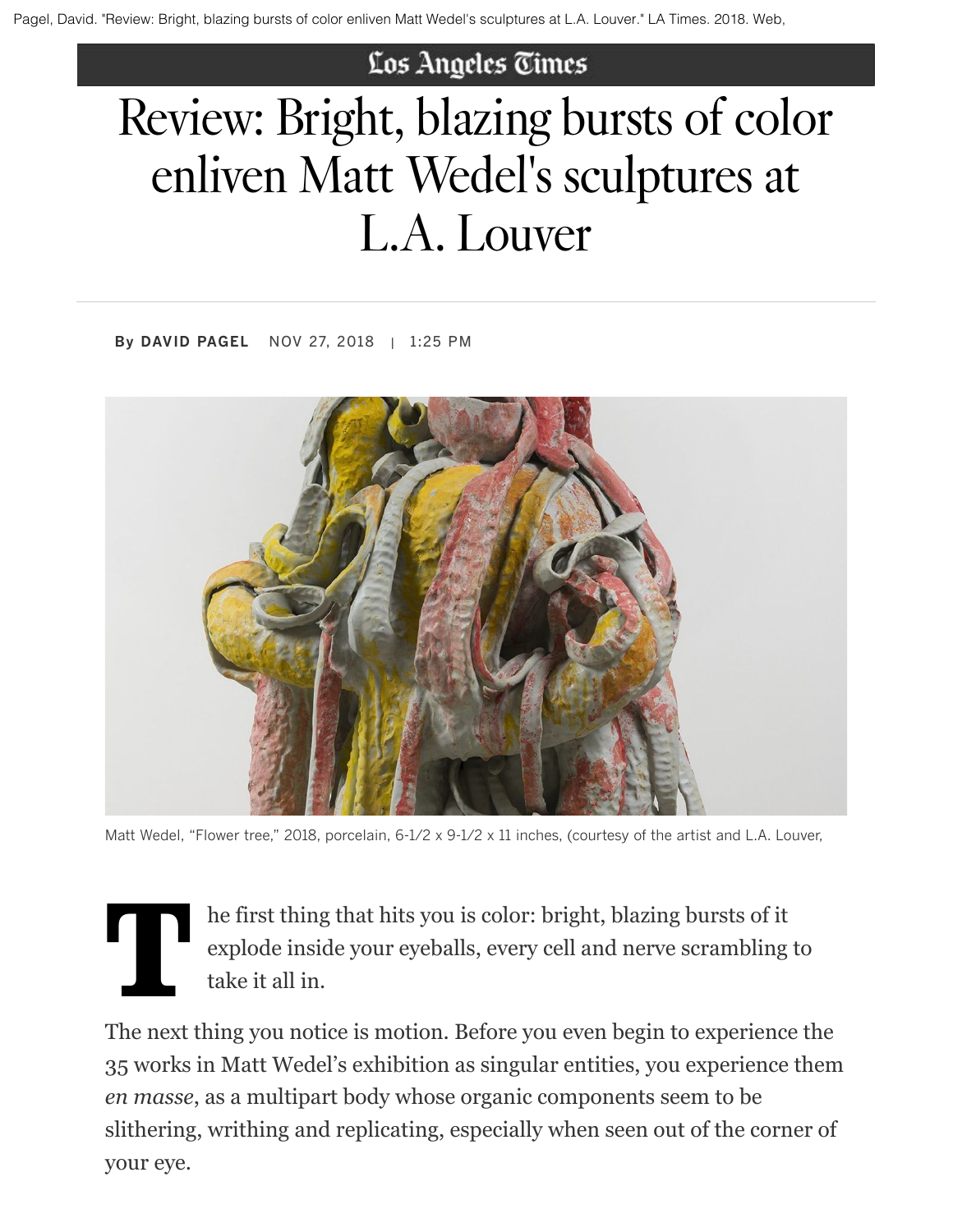At L.A. Louver, every cubic foot of adjoining first-floor galleries (and a second-floor showroom) is abuzz with the kind of energy that makes the hairs on the back of your neck stand up. Your mind toggles between thoughts of massive crowds at sporting events — or political protests — and sci-fi movie aliens, whose diverse purposes all involve the extermination of the human race.

Only then do you have a chance to pay attention to the details of what Wedel has done with porcelain, paper and pastel. It's impressive. Often mindblowing. But most important, it invites a type of soul searching rarely found in contemporary art or, for that matter, in everyday reality.

Titled "Everything is everything," the Ohio-based artist's exhibition is made up of three bodies of work. As with all things Wedel, they overlap. And leave room for outliers.

Sixteen "Flower trees" sit on variously sized pedestals. One hangs on the wall.

Each tabletop sculpture resembles the offspring of a gorgeous floral arrangement and a gigantic pine cone that has spontaneously combusted. The deep blue wall work has the presence of an accident waiting to happen, its cluster of mussel-shaped nubs evoking a handcrafted cluster bomb.

Nine porcelain "Portraits" line several shelves. Imagine a medieval battle helmet that extends from the top of the head to the base of the neck — and includes no openings to see, hear or breathe through. Or a domestically scaled lingam. Or a miniature traffic bollard.

In any case, Wedel has slathered his streamlined heads with gobs of meringue-style clay. Some swathes suggest faces. Others leave that to the imagination. All exude vitality. Despite their seeming ancientness.

Wedel's three pastel drawings, each at least 6 feet tall, paint a picture of portraiture that is nothing if not ambiguous — and at least as mysterious as any sitter. To see these works is to be transported through time, to an age when civilization and chaos were separated by a hair's breadth. And then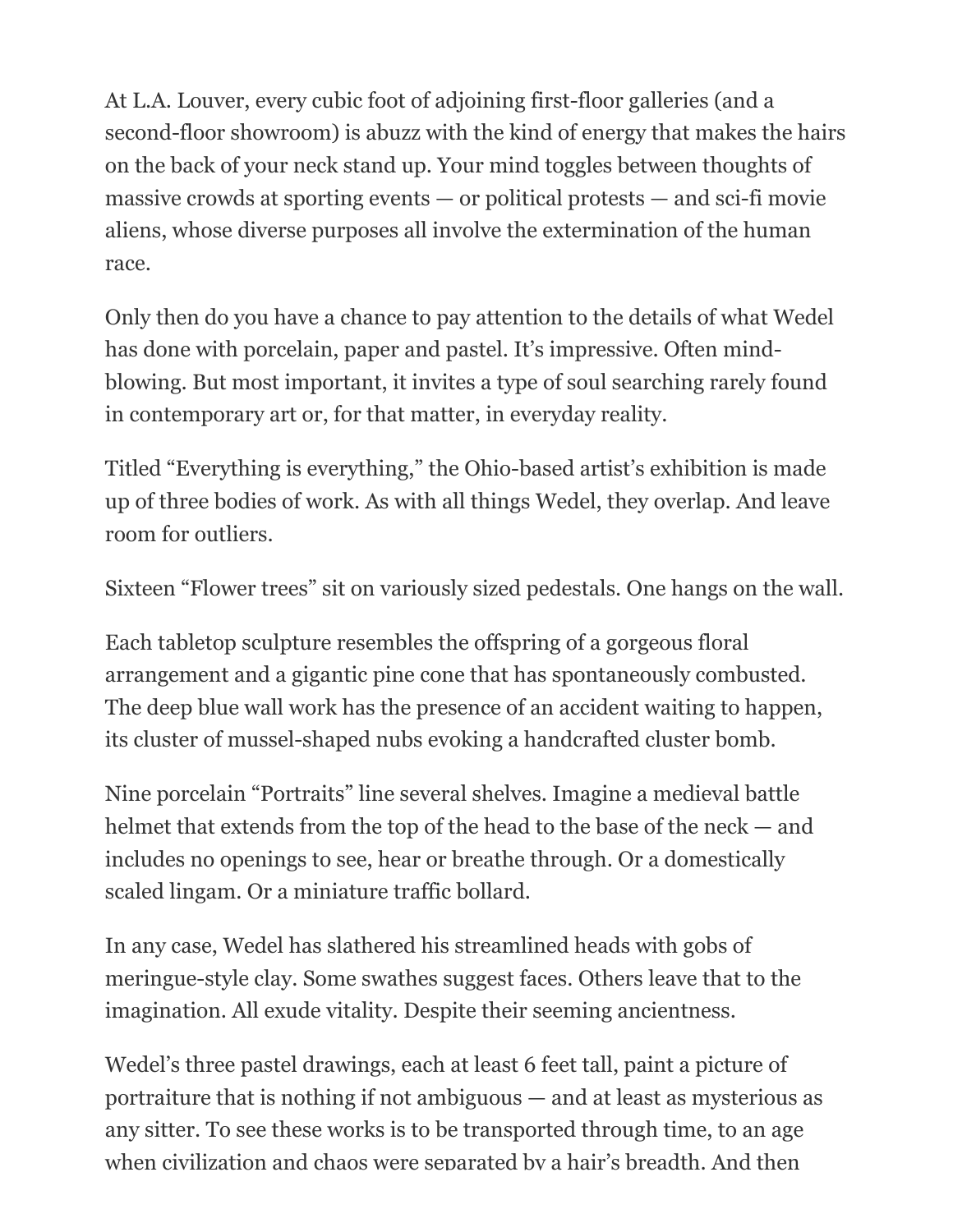back to the present, where things aren't that different.

The six largest sculptures, all freestanding, anchor the exhibition. In each, scale shifts precipitously, sometimes turning a bookend into a barricade and back again — and at other times transforming a park bench into a Pandora's box of associations: some playful, others unsavory, all intriguing.

The most colorful "Fruit Landscape" resembles a saguaro cactus transitioning into a giant squid, its prickly tentacles eliciting both unease and empathy. Its compatriot looks like a pile of discarded tire treads that have taken on a life of their own, like a phantasmagorical ball of snakes or Medusa on a bad hair day.

To meander through Wedel's sculptural cornucopia is to practically hear him pondering questions that come to mind in the studio but do not usually come up in public, such as: "Can a figure be a landscape?", "Can a portrait be anonymous?", "Can color be a sculptural substance?" and "Are the most effective gestures free of ego?"

In "Everything is everything," the answer is "Yes, yes, yes and yes." But to know that for sure, you have to see for yourself.

*L.A. Louver gallery, 45 Venice Blvd., (310) 822-4955, through Jan. 5. Closed Sundays and Mondays. [www.lalouver.com](http://www.lalouver.com/)*